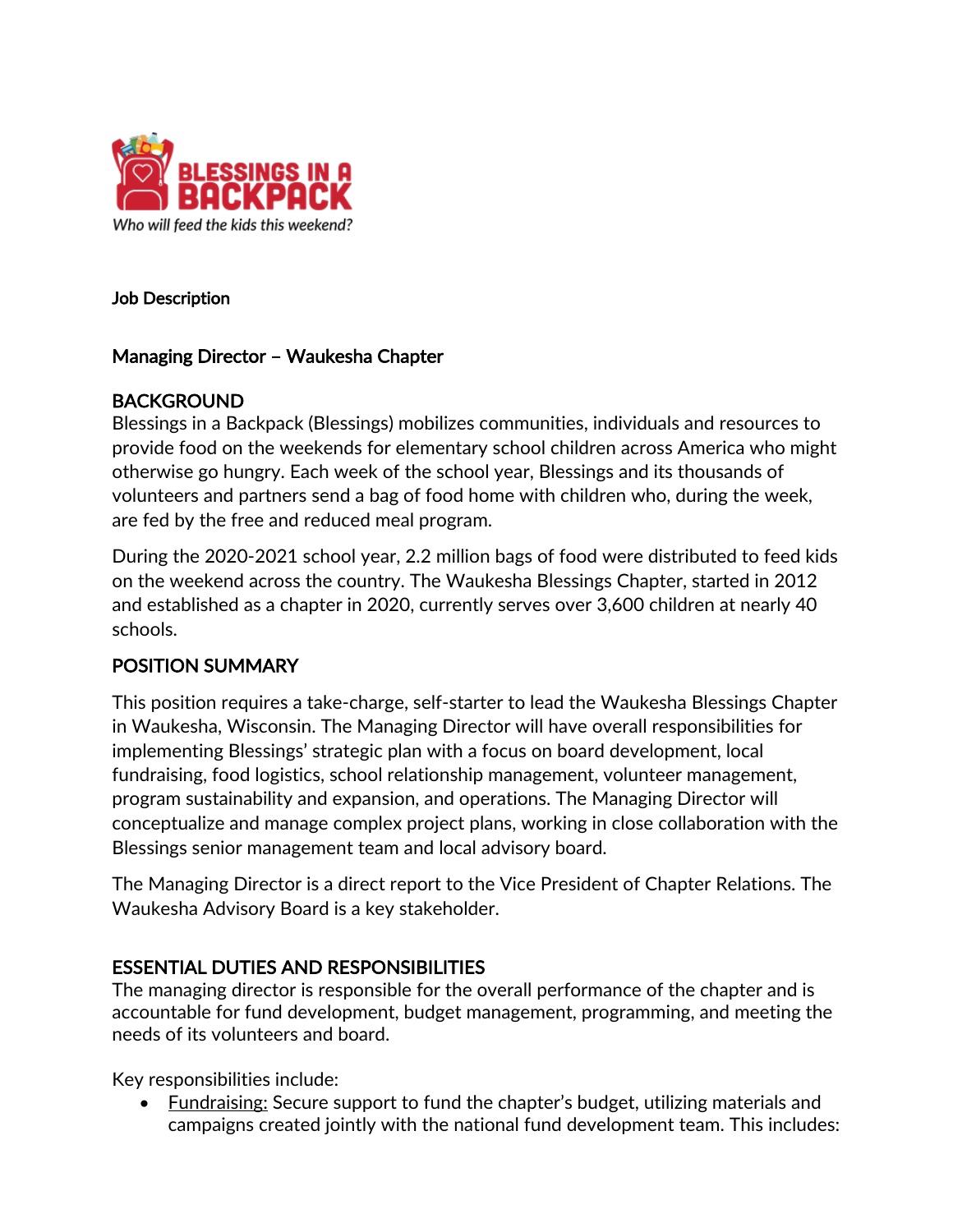- o Corporation Partnership Program: Sponsorships, school investor partnerships, employee engagement packing events, and regional general support
- $\circ$  Individual giving: annual fund, monthly giving program, major gifts, family foundations, and planned-giving
- o Grants: United Way, corporations, foundations, etc.
- o Events: Lead local events, participate in nationally led events as needed. Local events may include a gala, golf outing, DIY 5k, or other events established with the advisory board
- o Develop and maintain local "School Partner" program
- Program operations: Work with or oversee the local volunteer team and Blessings school coordinators to ensure weekly program management and operations, including, but not limited to;
	- o Manage food ordering process
	- o Ensure weekly bag distribution at partner schools runs smoothly
	- $\circ$  Develop and monitor chapter and program location budgets to ensure appropriate resource availability and allocation
	- o Maintain understanding of chapter budget status and communicate with internal stakeholders as needed
	- o Coordinate the annual chapter budget planning process
	- o Ensure that donor requirements are met within chapter financial operations
	- o Develop and maintain strong relationships with schools as needed
	- $\circ$  Assist in coordinating, training, and onboarding new volunteers, and school liaisons as needed
	- o Manage food inventory; coordinate bag fill events
- Public relations and marketing: Maintain and enhance brand recognition and relationships in the geographic region, utilizing materials and campaigns created jointly with the national marketing team and local materials. This may incude:
	- o Back-to-school campaign
	- o Giving Tuesday campaign
	- o Local storytelling and PR efforts
	- $\circ$  Attending community events, such as the Chamber of Commerce, United Way, etc.
	- o Maintain and develop local corporate partnerships
- Volunteer management: Engage or oversee the engagement members of the community to give their time to help feed more kids on the weekends, including:
	- o Board
		- Working with the national office, recruit and train local advisory board members and support their efforts to help fundraising, build brand recognition, and drive chapter growth
		- Work with the local advisory board to ensure successful fundraising, engagement, and communication, including:
			- Event planning, management, and administration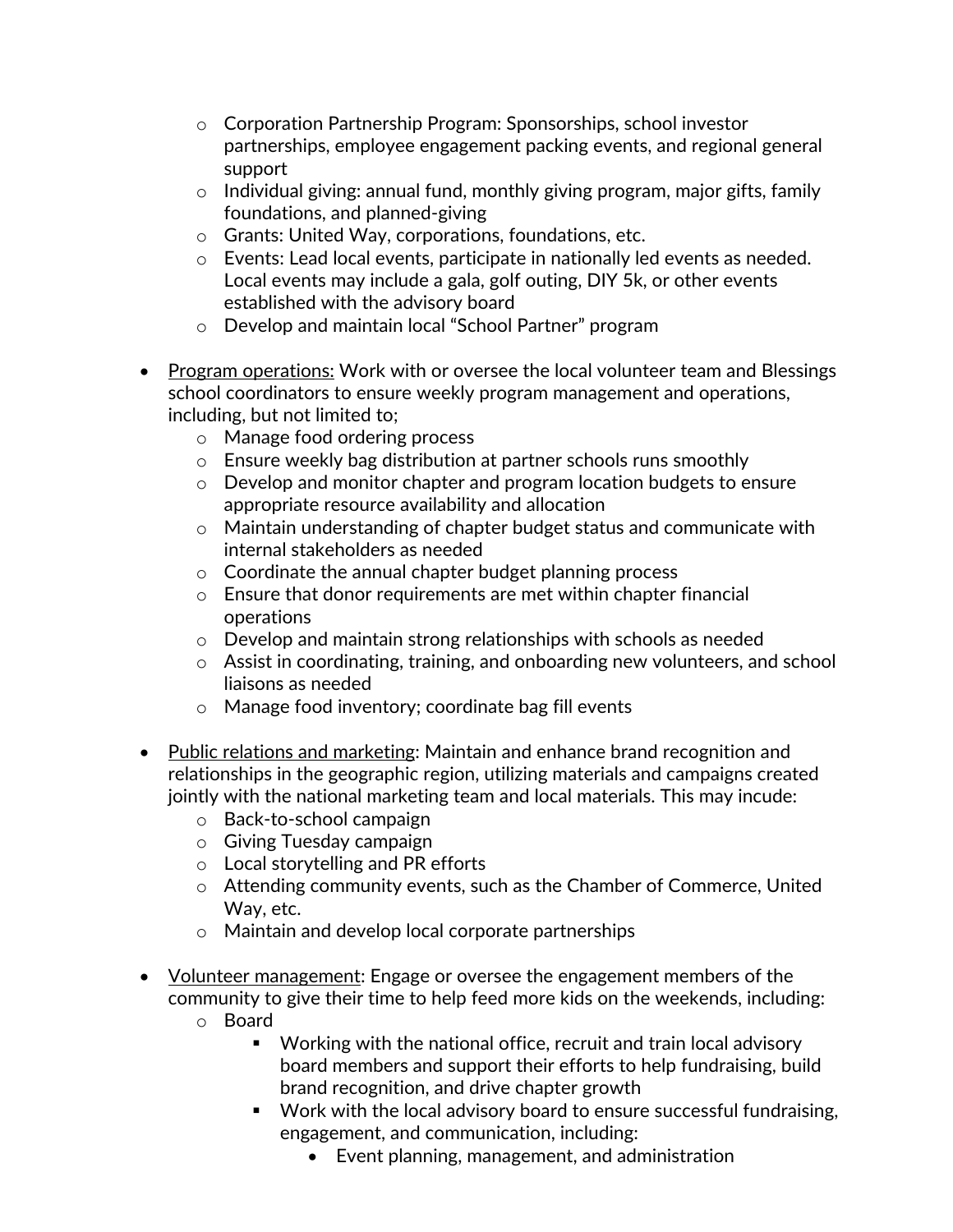- Communication of national news and priorities
- Chapter programs and financial updates
- Strategic Planning
- Work with Board committees.
- Meet reasonable needs of the advisory and associates board including:
	- Regular programming, financial, and stewardship reports
	- Oversee list and event management
	- Acting as a liaison with the national office
- o Program: Recruit, train, and support local program volunteers and ad hoc volunteers for special events and specific tasks

## BASIC QUALIFICATIONS

Education

• Bachelor's degree

## Fund Development

- Minimum five years of fund development experience in the chapter area, or comparable sales/revenue generation experience
- Proven track record of raising funds from diverse sources including major gifts from individuals, foundations, and corporations
- Experience in donor cultivation, grant writing, contract management
- Experience in planning and executing special events for fund-raising

# Community Relations

- Knowledge of and connections in the chapter's geographic range
- Experience in working with a Board (Advisory Board or Board of Directors)
- Demonstrated effectiveness in working with diverse groups of people
- Ability to build and maintain effective internal and external interpersonal relationships

### Financial Management

- Experience in budget development
- Experience in managing the overall P&L of an operating unit or department

# **Communication**

- Writing skills for effective presentations, reports, memos
- Public speaking experience in addressing various sized groups in both informal and formal meetings
- Ability to communicate with multiple stakeholders including food inventory partners, school principals, and volunteer liaisons
- Familiar with volunteer management and email management tools

# Measurement and Results Orientation

• Demonstrated success in working in organizations with accountability systems, and with metrics for outcomes and results